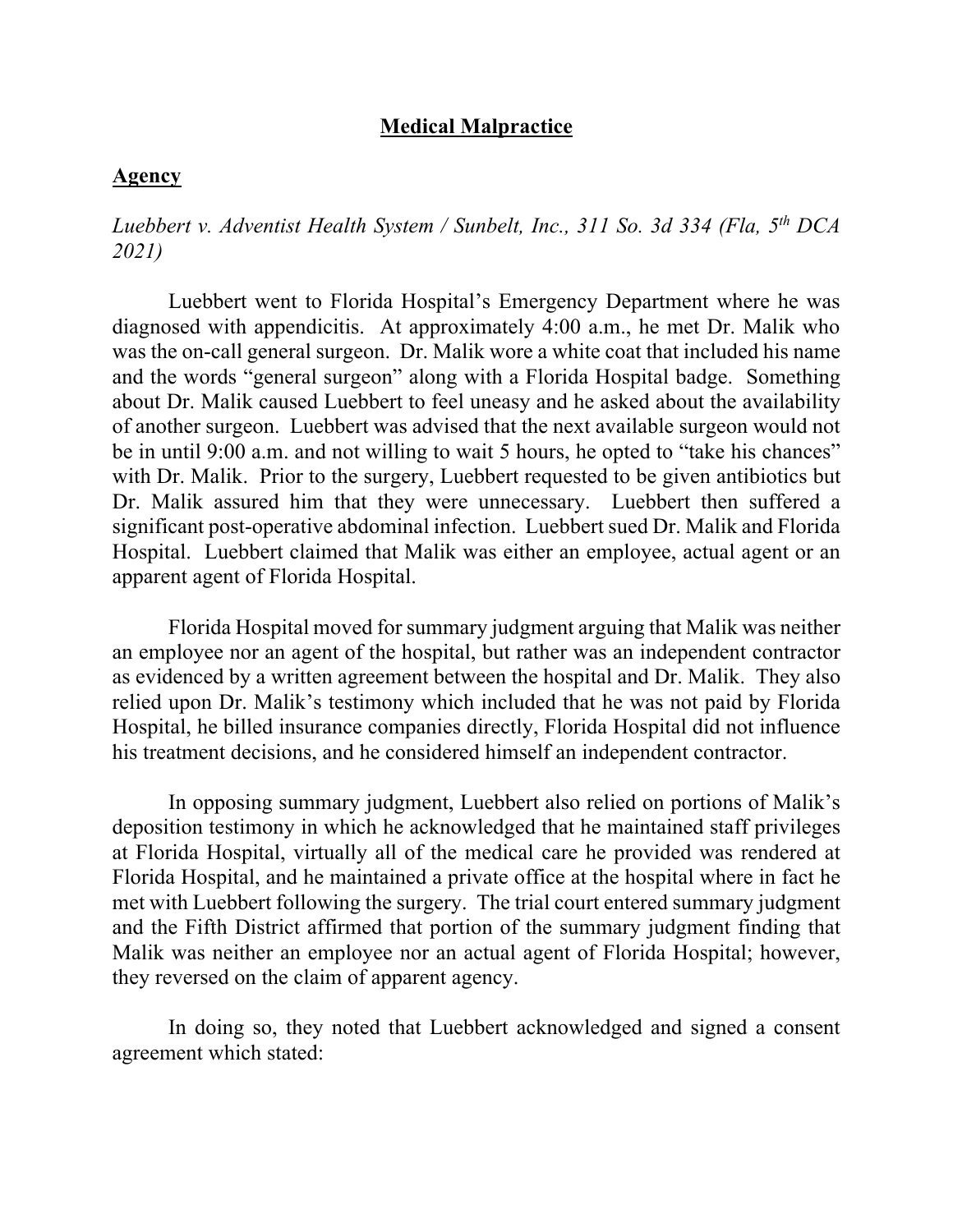"I understand that not all of the services rendered at the hospital are services offered directly by the hospital or an employee of the hospital. Many physicians and care providers utilizing the facilities and equipment at the hospital are independent contractors and engage in the business of rendering services at the hospital for their own benefit. Physicians and care providers who provide services at the hospital as independent contractors, are not employed by, nor are they agents of, the Hospital. This may include, but is not limited to, emergency room physicians, radiologists, pathologists, anesthesiologists, surgeons, cardiologists, pulmonologists, and neonatologists. This means that the Hospital is not responsible for, and does not agree to accept the liability for, services provided to me by independent contractor physicians and or care providers."

The Agreement did not specifically state that Dr. Malik, or even more generally, the on-call surgeon, was neither an employee nor agent of Florida Hospital. The agreement did not specify which services in particular were in fact independent from the hospital and thus, the Fifth District concluded that it was unclear whether Florida Hospital expressly disavowed an agency relationship as to Dr. Malik.

Further, even if the hospital did not make representations to the patients concerning the physician's employment status, it could still be liable on the theory of apparent agency where there is a lack of choice on the part of the patient. This element of reliance is met where a patient relies on the hospital to provide healthcare services rather than relying upon a specific physician while merely looking to the hospital as a "conduit" through which the patient receives medical care." Here, Luebbert relied upon Florida Hospital to provide him with a physician.

#### **Negligence versus malpractice**

## *Torres v. Kendall Healthcare Group Limited, 326 So. 3d 224 (Fla. 3d DCA 2021)*

The Plaintiff was admitted as a patient to the hospital where he underwent diagnostic imaging. After the imaging was complete, he attempted to transfer from the exam table to his wheelchair, but he fell and injured himself when the wheelchair rolled away because his attendant failed to properly secure its brakes. The trial court dismissed the action finding that it was one for medical malpractice rather than ordinary negligence and because Torres failed to bring the action within the statute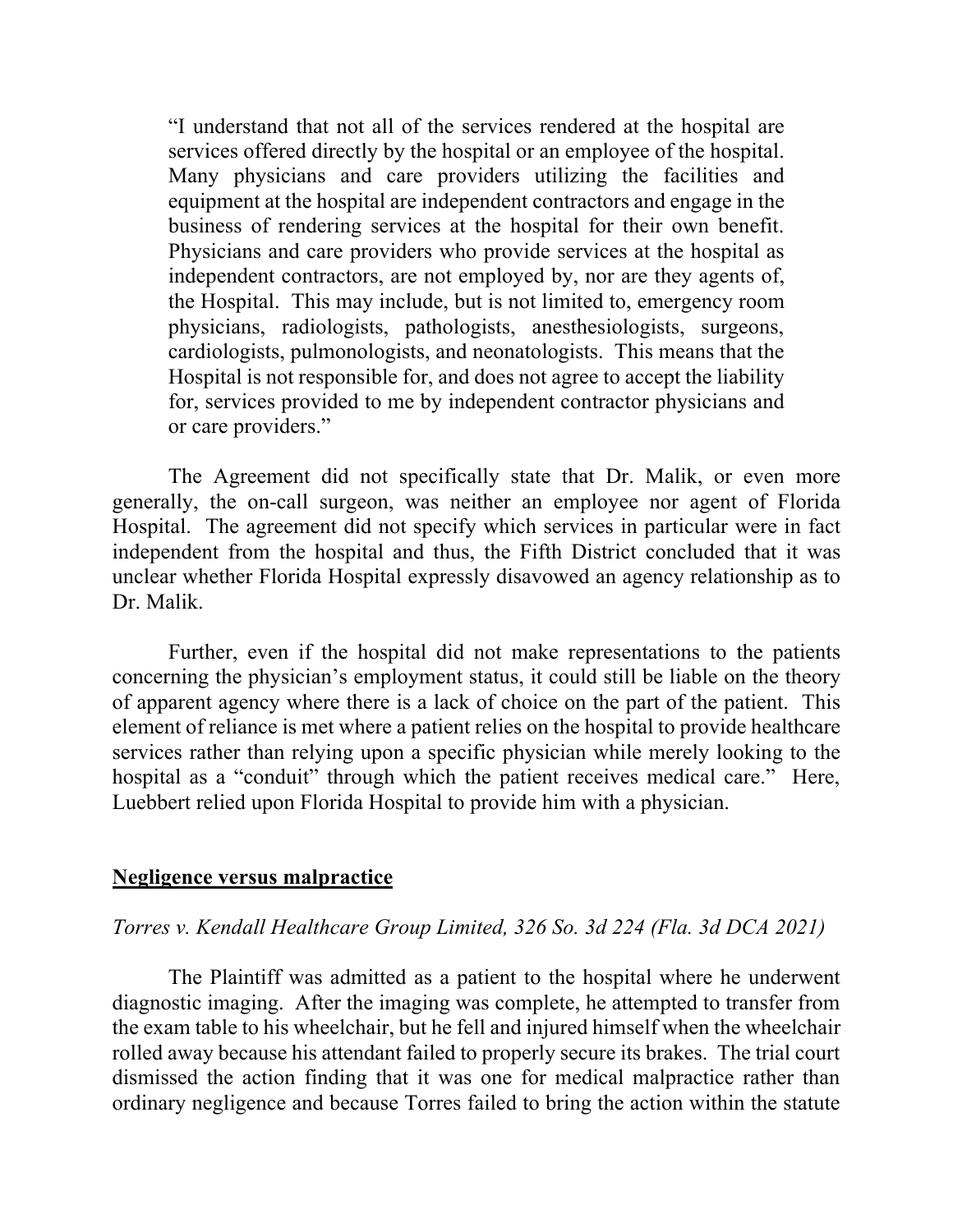of limitations and failed to comply with the mandatory pre-suit requirements of Florida Chapter 766. The Third District reversed, finding that the Plaintiff alleged sufficient facts to plead his action as one sounding in ordinary negligence and as such a dismissal with prejudice was unwarranted at this juncture of the proceedings.

# *Lifestream Behavioral Center v. Allerton, 327 So. 3d 914 (Fla. 5th DCA 2021)*

The Plaintiff alleged that a man suffering from mental illness was admitted to the Defendant's facility and that during the admission he was a suicide risk and should have been under constant visual observation to ensure that he did not commit suicide. The Estate sued the facility alleging that the decedent wrongfully died as a direct and proximate result of the facility's negligence. The facility moved to dismiss the Complaint, alleging that the suit actually sounded in medical malpractice because the observation and evaluation at issue involved medical diagnosis, treatment, and care. As a result, the Estate's failure to comply with presuit requirements should have resulted in dismissal. The Appellate Court refused to grant certiorari and it agreed with the trial court that the Estate's Complaint sounded in general negligence rather than medical malpractice. It then helpfully noted that any doubt as to whether a claim is for ordinary negligence or medical malpractice should generally be resolved in favor of the Claimant.

### **Nursing home arbitration agreements**

## *Quinn v. CCRC OPCO FREEDOM SQUARE LLC, 320 So. 3d 300 (Fla. 2d DCA 2021)*

The decedent was a resident at an Assisted Living Facility (ALF). After she passed away, her Estate sued the ALF alleging negligence and wrongful death. Relying upon the terms of its residency agreement, the ALF moved to compel arbitration. The agreement provided that the parties had 20 days after a demand for arbitration to either agree on a solo arbitrator or to each choose a nominator who would thereafter choose the sole arbitrator. Near the end of the selection period, the Estate proposed two potential arbitrators. On the last day of the selection, the ALF responded, rejected both of the Estate's proposed arbitrators and suggested three others to serve as the lone arbitrator. Before the close of business on the same day, the Estate replied rejecting the ALF's three suggestions and selected one person to serve as arbitrator pursuant to the agreement. The ALF did not respond until the following day; after the expiration of the selection period.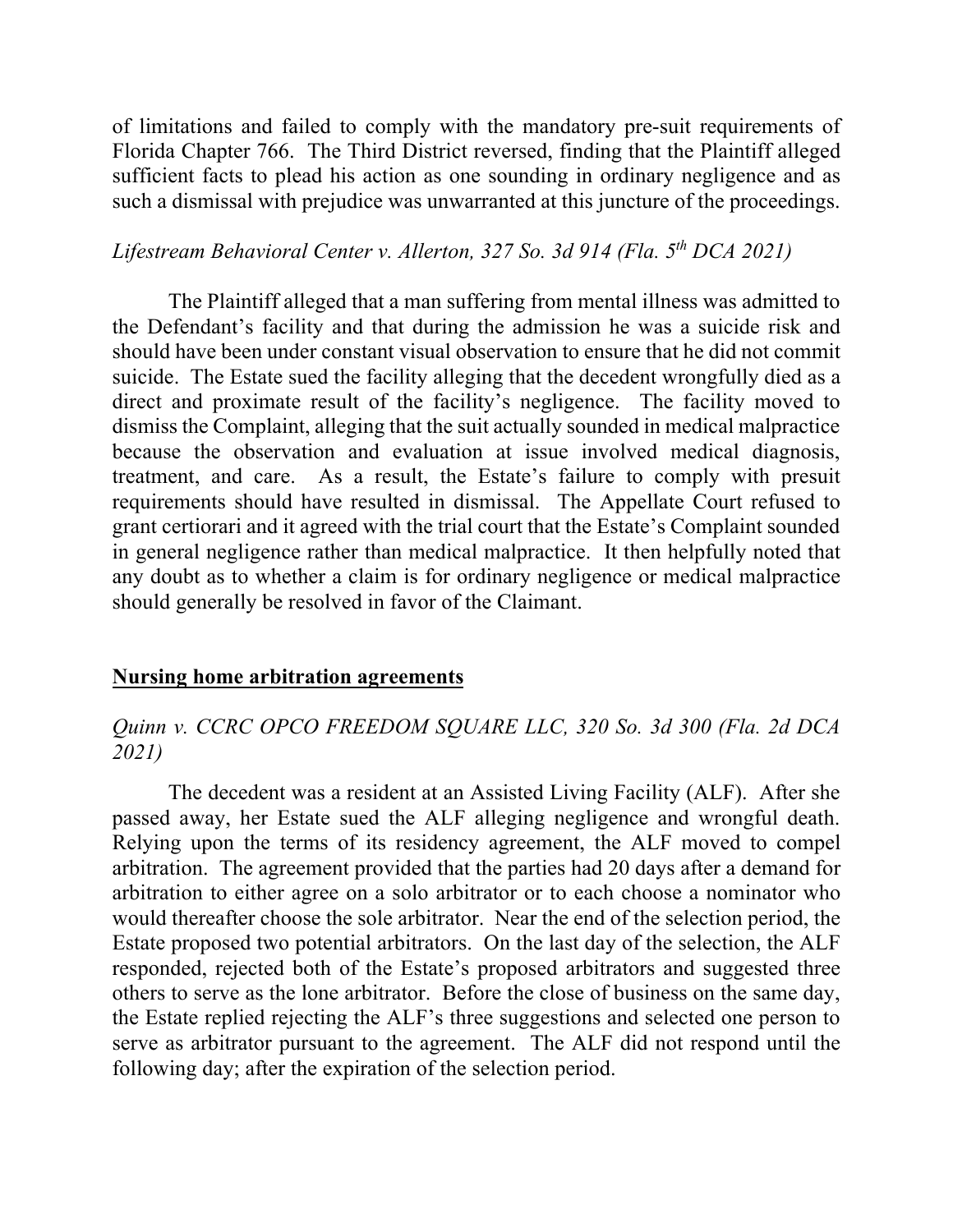Months later, the ALF moved to compel the Estate to select an arbitrator contending that "although each counsel timely suggested proposed arbitrators, they could not agree on the selection of the sole arbitrator." Without specifying when, the ALF also asserted that it had already identified its chosen nominator but represented that the Estate had yet to complete the selection process. The Estate responded and asserted that it timely selected its arbitrator under the agreement and that it was the ALF that did not select their arbitrator within the 20-day period. As such, it contended that the ALF had forfeited its right to select any arbitrator.

At the hearing on the ALFs Motion to Compel the Estate to select an arbitrator, the ALF conceded that its Motion to Compel arbitration had constituted a demand for arbitration that "started the 20-day process" and it also conceded that it did not select an arbitrator within the period whereas the Estate had done so. Nonetheless, the ALF asserted that because the parties had not reasonably exhausted discussions of selecting a lone arbitrator by the deadline, the trial court should require the Estate to propose another nominator.

The trial court focused on the fact that the Estate's correspondence selecting its arbitrator was transmitted at 4:40 p.m. on the day of the deadline. The court criticized the Estate for sending the correspondence at that time on the day when they were tasked with coming to an agreement or not. The trial court then gave the ALF the unilateral choice between either selecting a nominator or letting the court pick an arbitrator. After the ALF stated that it preferred to pick a nominator, the trial court entered an order directing the parties to each select a nominator. The Second District concluded that the trial court departed from the essential requirements of the law in re-writing the parties' agreement in the Defendants favor by allowing the Defendant to choose a nominator despite having forfeited its right by missing the express deadline in its own residency agreement. It further noted that the trial court's conclusion that the Plaintiff's arbitrator selection was somehow impermissible because it was transmitted near the end of the business day on the day it was due was not supported by the agreement or any legal authority. That said, the Second District denied certiorari finding that the Plaintiff could not establish irreparable harm because the Plaintiff will be able to challenge the eventual arbitration award on appeal.

# *Gordon v. DOS of Crystal River, ALF, LLC, 323 So. 3d 8151 (Fla. 5th DCA 2021)*

The nursing home admission agreement contained an arbitration provision stating that each party would bear its own attorney's fees and costs. The Adult Protective Services Act contains a provision that entitled prevailing parties to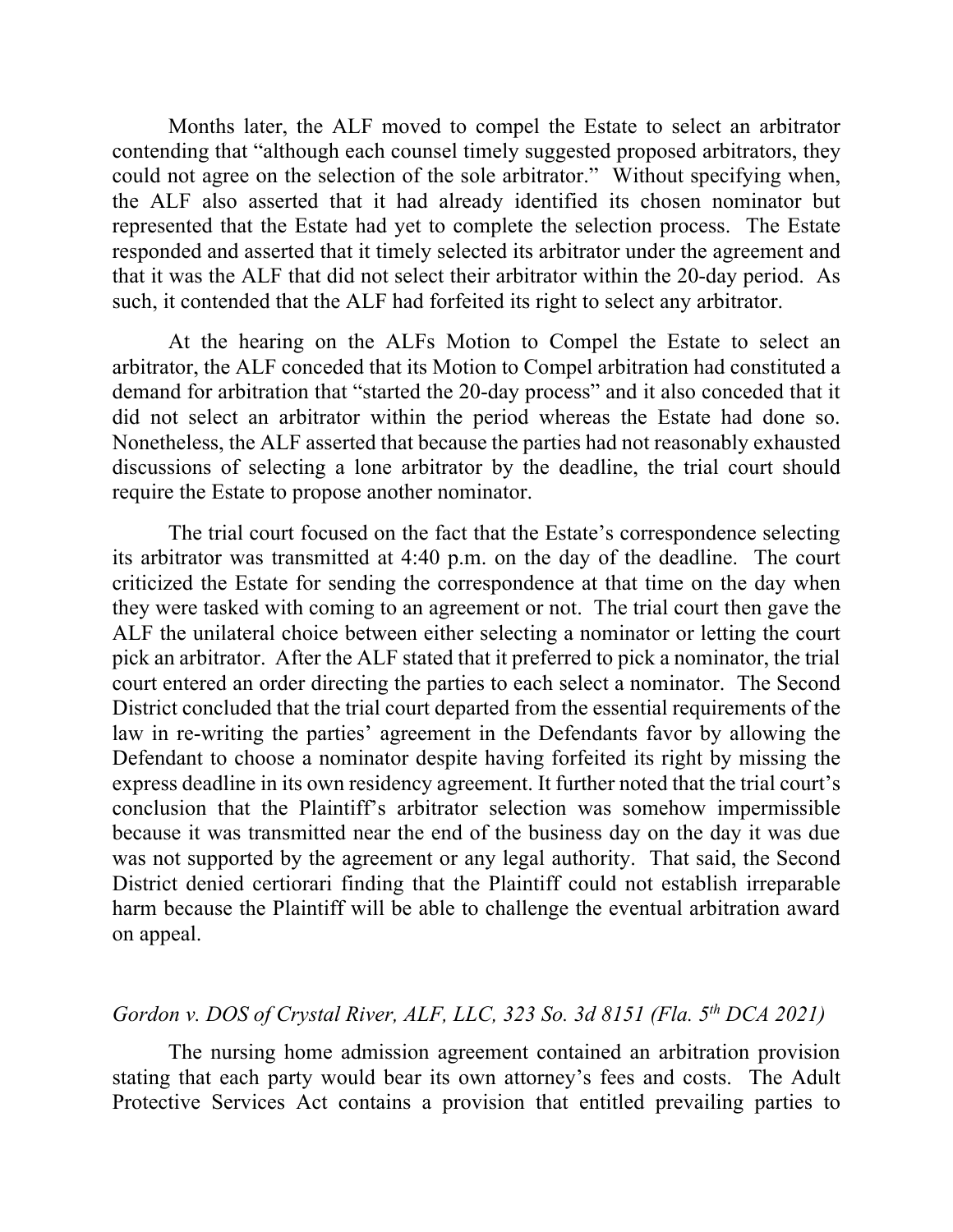recover attorney's fees pursuant to Florida Statute §415.1111. Thus, the agreement's requirement that each party bear its own fees was an improper attempt to limit the statutory remedy of prevailing party's attorney's fees. The Fifth District found that this provision violated the law; however, it also found that the offending provision was severable from the remainder of the agreement because it did not go to the "essence" of the agreement. As such, the Fifth District struck the fees provision but found that the claim was still subject to arbitration.

## *Wick v. Orange Park Mgt., LLC, 327 So. 3d 369 (Fla. 1st DCA 2021)*

After her mother died in a nursing home, Wick sued the nursing home and its agents for violation of her mother's statutory bill of rights. The Defendants moved to compel arbitration citing the arbitration clause in the nursing home's admission agreement. Wick opposed the motion arguing that the cost of arbitration was so expensive that it rendered the arbitration clause invalid. She also argued that the agreement was void as a matter of public policy. The nursing home countered that the agreement did not violate public policy and that the prohibitive cost of arbitration was not a stand-alone defense to arbitration. Rather, it was part of an unconscionability defense which required Wick to show that the arbitration clause was both substantively and procedurally unconscionable. Because Wick did not allege or prove procedural unconscionability, the nursing home asserted that the arbitration clause was enforceable. The trial court agreed and granted the Motion to Compel arbitration. The First District agreed with the trial court and affirmed.

## *Osprey Health Care Center, LLC v. Pascazi, 329 So. 3d 177 (Fla. 2d DCA 2021)*

A year after a resident was admitted to Osprey Health Care Center, she sued alleging claims for negligence, breach of fiduciary duty and violation of §415.111. Osprey moved to compel arbitration which Plaintiff opposed containing that the agreement was invalid because it lacked specific terms regarding arbitration rules and procedures. Further, it was void against public policy because it contained a provision impermissibly shortening the statute of limitations and because the agreement was procedurally and substantively unconscionable. The Second District ruled that the trial court erred by denying the Defendant's Motion to Compel Arbitration on the grounds that the arbitration agreement was unconscionable or that the facts in the record were legally insufficient to establish procedural unconscionability. Further, the trial court's determination that the Plaintiff's substantiative unconscionability challenges were within the totality of the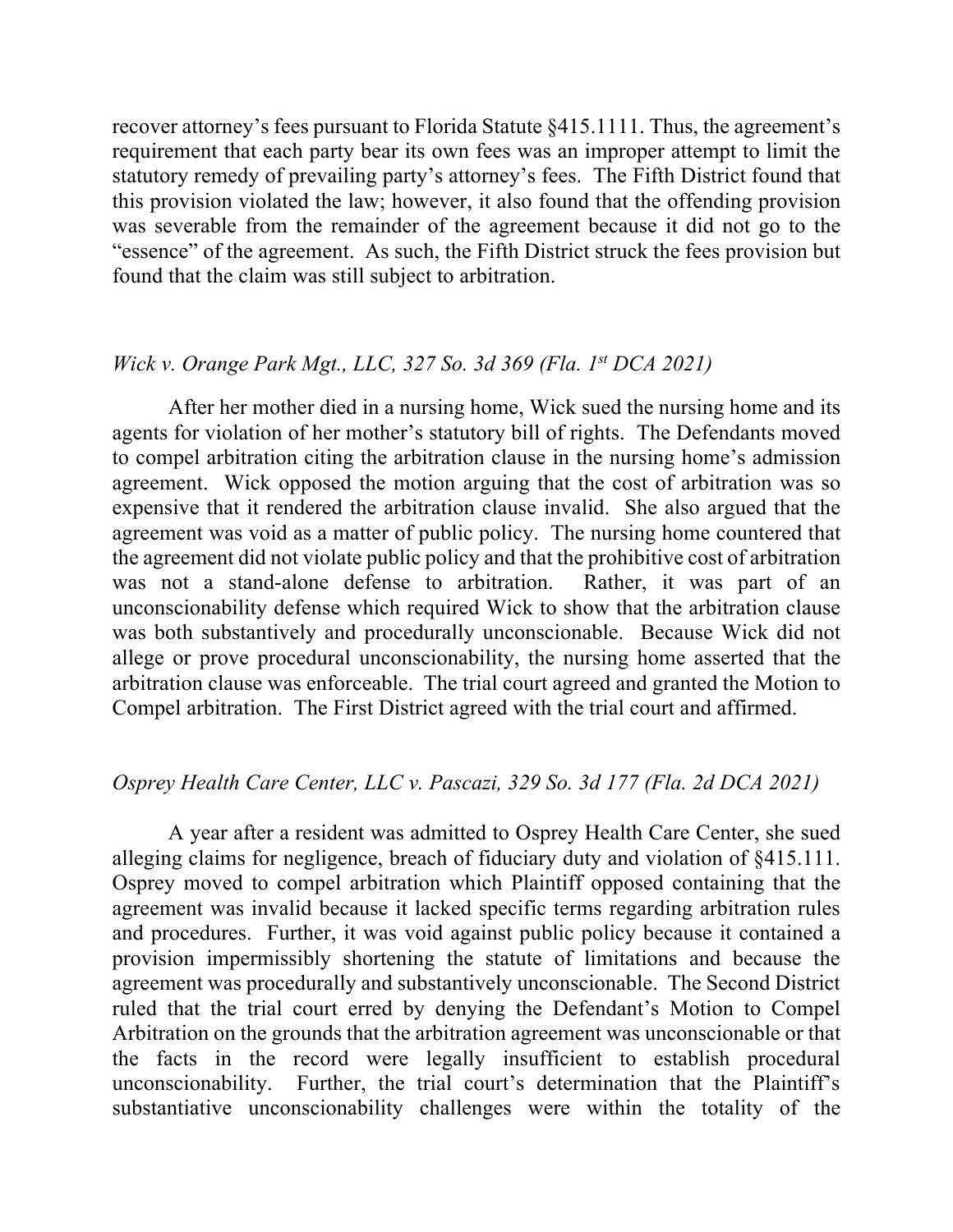circumstances and could buttress a finding of procedural unconscionability was also plainly erroneous. The District Court explained that the totality of the circumstances upon which the trial court could rely to find procedural unconscionability encompassed only matters pertinent to the execution of the arbitration agreement and not the challenges to its substance. Lastly, the District Court held that the provision of the agreement imposing a one-year statute of limitations for claims was inconsistent with the statute of limitations and was void and because the unenforceable provision did not go to the essence of the arbitration agreement, it could be severed.

#### **Peer review**

## *South Broward Hospital District v. Feldbaum, 321 So. 3d 828 (Fla. 4th DCA 2021)*

Feldbaum held privileges at South Broward's hospitals. They similarly suspended his staff privileges following which Feldbaum agreed to attend a thirdparty fit-for-duty program at Acumen. He completed the evaluation and sought reinstatement of his privileges. South Broward's credential's committee and medical executive committee considered his application for reinstatement but upheld his suspension. He then sued South Broward for upholding his suspension for "economic motivations" rather than concern for patient safety. After filing suit, he served South Broward with a Request for Production for minutes of credentialing committees, recredentialing committees, medical executive committees and any other group relating to his suspension; correspondence between these committees and any third parties relating to the suspension; and communication between South Broward and Acumen. South Broward objected to each request arguing that the documents were protected by the statutory peer review and credentialing discovery immunities of Florida Statute §395.0193(8) and provided the documents to the trial court for an *in-camera* inspection. The trial court found that the documents were protected; however, it concluded that the privilege had been waived as to certain documents and ordered production of correspondence between Feldbaum and the hospital; the Acumen report along with peer review and credentialing documents provided to Acumen; and portions of South Broward's internal credentialing file. The Fourth District found that the trial court properly found that the documents were protected by Florida Statute §395 but had mistakenly concluded that South Broward had somehow waived the discovery immunity and that the fact that certain documents had already been provided to Feldbaum had no impact on the discovery immunity provided by §395.0191(8) and §395.0193(8). As such, the Fourth District held that the trial court departed from the essential requirements of law by requiring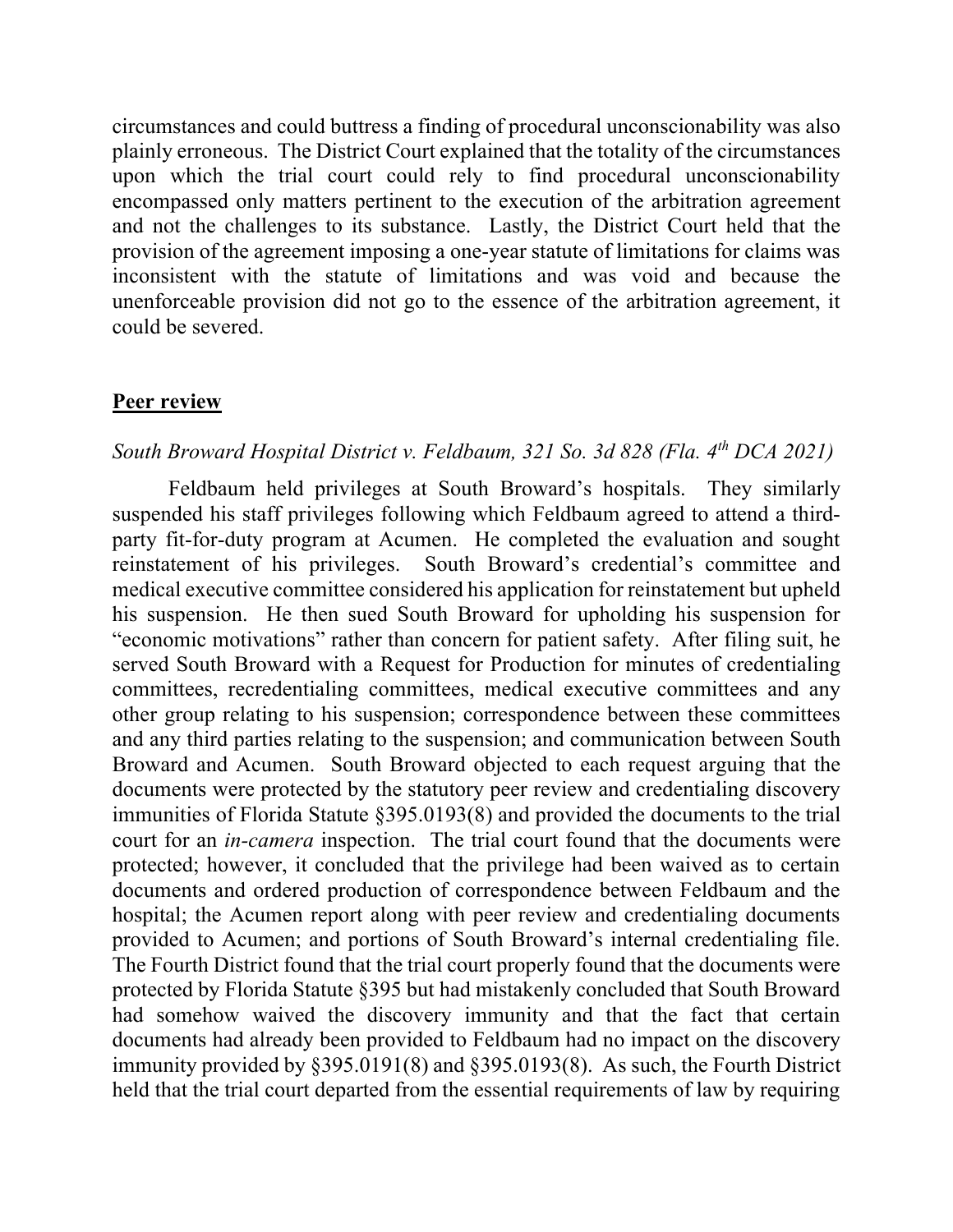the production of the protected documents and that loss of the statutory protection could not be remedied on direct appeal because use of the documents against the hospital could not then be cured.

### *Largo Medical Center, Inc. v. Kowalski, 46 FLWD 2447 (Fla. 2d DCA 11/17/21)*

Kowalski held privileges at Largo Medical Center. On February 14, 2019, a precautionary suspension was issued to him due to his care of a patient. The following day, the hospital sent a letter advising that the suspension was pursuant to the Medical Staff Bylaws and was an interim step in the hospital's professional review activity of Dr. Kowalski. The letter also explained that any suspension or restriction lasting longer than 30 days must be reported to the National Practitioner Data Bank (NPDB).

On February 26, the Medical Executive Committee offered Dr. Kowalski a leave of absence which would terminate the suspension and thereby preventing a report of suspension to the NPDB. The following day, Dr. Kowalski elected to take the leave of absence. On August 7, he filed a Complaint and sought to maintain the leave of absence by obtaining an order granting injunctive relief. On September 10, the MEC sent Kowalski that it permanently revoked his clinical privileges. Kowalski then filed an Amended Complaint arguing that he was shut out of the peer review process and sought an injunction requiring the hospital to allow him to maintain his leave of absence and preclude it from submitting a report to the NPDB. He also sought damages due to his claim of lost earnings and loss of earning capacity resulting from his lack of privileges. Subsequently, the hospital moved to dismiss the Complaint and the trial court granted its motion with prejudice finding that Dr. Kowalski failed to exhaust his administrative remedies. The court also ordered attorney's fees and costs and the Second District affirmed finding that the hospital was the prevailing party under the statute and that it was entitled to an award of fees because Kowalski expressly challenged the peer review process conducted by the hospital.

#### **Presuit screening**

#### *Dial 4 Care, Inc. v. Brinson, 319 So. 3d 111 (Fla. 3d DCA 2021)*

Dial 4 Care provided home health care services to Brinson in 2016. On May 9, 2019, Brinson sent Dial 4 Care a records request pursuant to Florida Statutes §766.204. The very next day, Brinson served a Notice of Intent to initiate litigation. The notice contained a request for informal discovery and requested various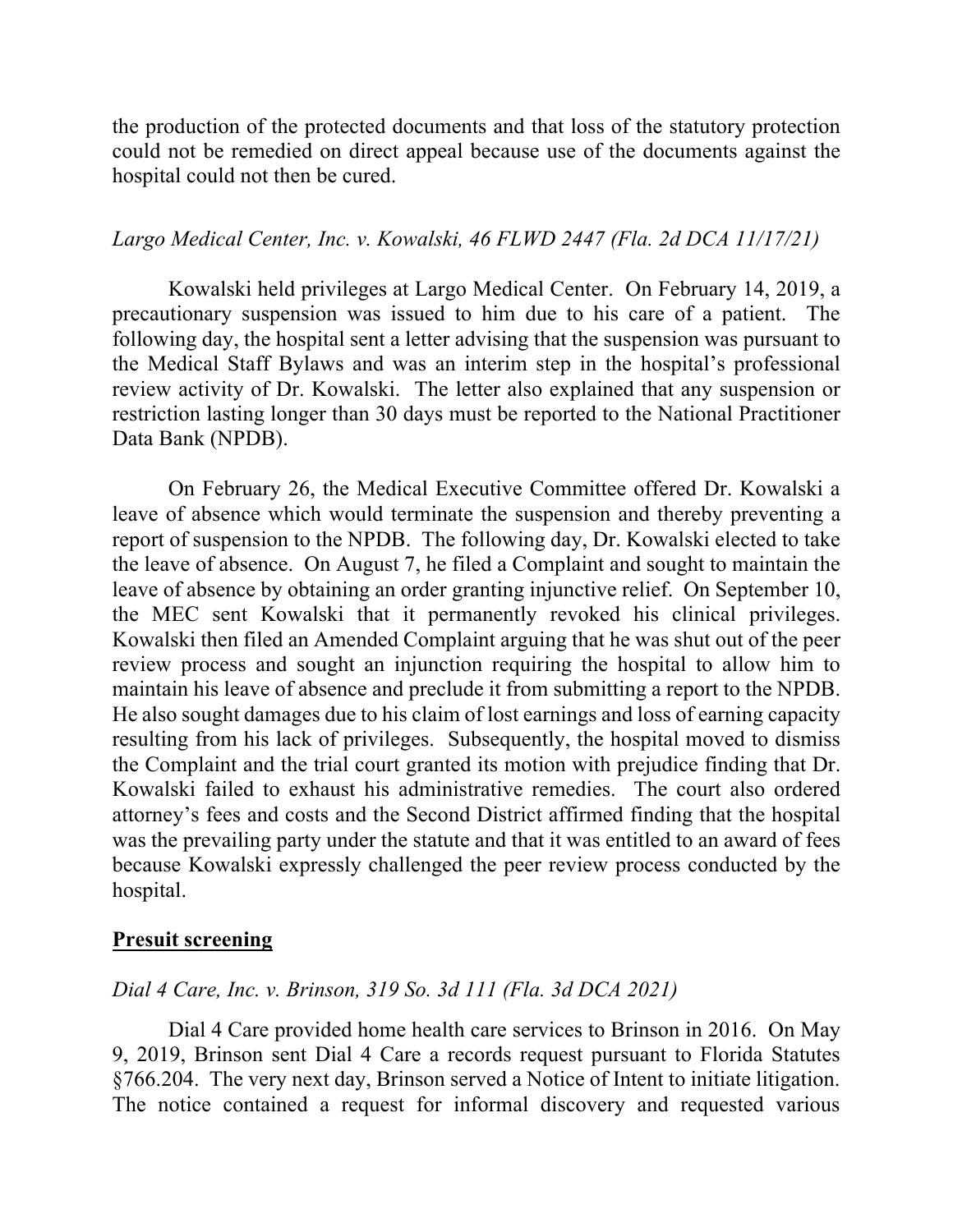documents including the medical records. The Notice of Intent did not, however, include medical corroboration or evidence that a good faith investigation had occurred. Instead, the Notice stated that an expert affidavit would be forwarded under separate cover. No such affidavit was filed with the trial court or provided to Dial 4 Care. On May 29, 2019, Brinson sent an additional Request for Medical Records to Dial 4 Care.

In October 2019, Brinson filed a medical malpractice lawsuit against numerous parties, including Dial 4 Care. The Complaint contained several statements of compliance including one alleging that Brinson had complied with Florida Statutes §766.203 and that he had made a reasonable investigation as permitted by the circumstances. Dial 4 Care filed a Motion to Dismiss alleging that Brinson failed to comply with Chapter 766 by not conducting the statutorily mandated presuit investigation by failing to provide a corroborating affidavit from a medical expert.

The trial court denied the motion and the Third District granted certiorari noting that Dial 4 Care's Motion to Dismiss required the trial court to determine whether Brinson had complied with presuit requirements, and specifically, whether Brinson conducted a reasonable investigation prior to filing suit. Dial 4 Care also argued that the trial court departed from the essential requirements of the law by denying the Motion to Dismiss where it was undisputed that Brinson had failed to provide a corroborating expert affidavit.

Brinson argued that by failing to provide documents following the requests on May 9, May 10 and May 29, Dial 4 Care waived that requirement. Brinson cited numerous cases for the proposition that the failure to turn over documents within 10 days of a §766.204 request waives the Claimant's requirement to provide a corroborating affidavit. As the Third District pointed out, those cases involve medical providers that were afforded at least 10 days to respond, failed to respond, and were then sent Notices of Intent to initiate litigation. The District Court added that there was a difference between records requested under Florida Statute §766.204 which allow the Plaintiff to conduct a presuit investigation, and records requested in the Notice of Intent letter pursuant to informal discovery provisions of Florida Statute §766.106. As a result, the Third District quashed the trial court's order.

# *Torres v. Kendall Healthcare Group Limited, 326 So. 3d 224 (Fla. 3d DCA 2021)*

The Plaintiff was admitted as a patient to the hospital where he underwent diagnostic imaging. After the imaging was complete, he attempted to transfer from the exam table to his wheelchair, but he fell and injured himself when the wheelchair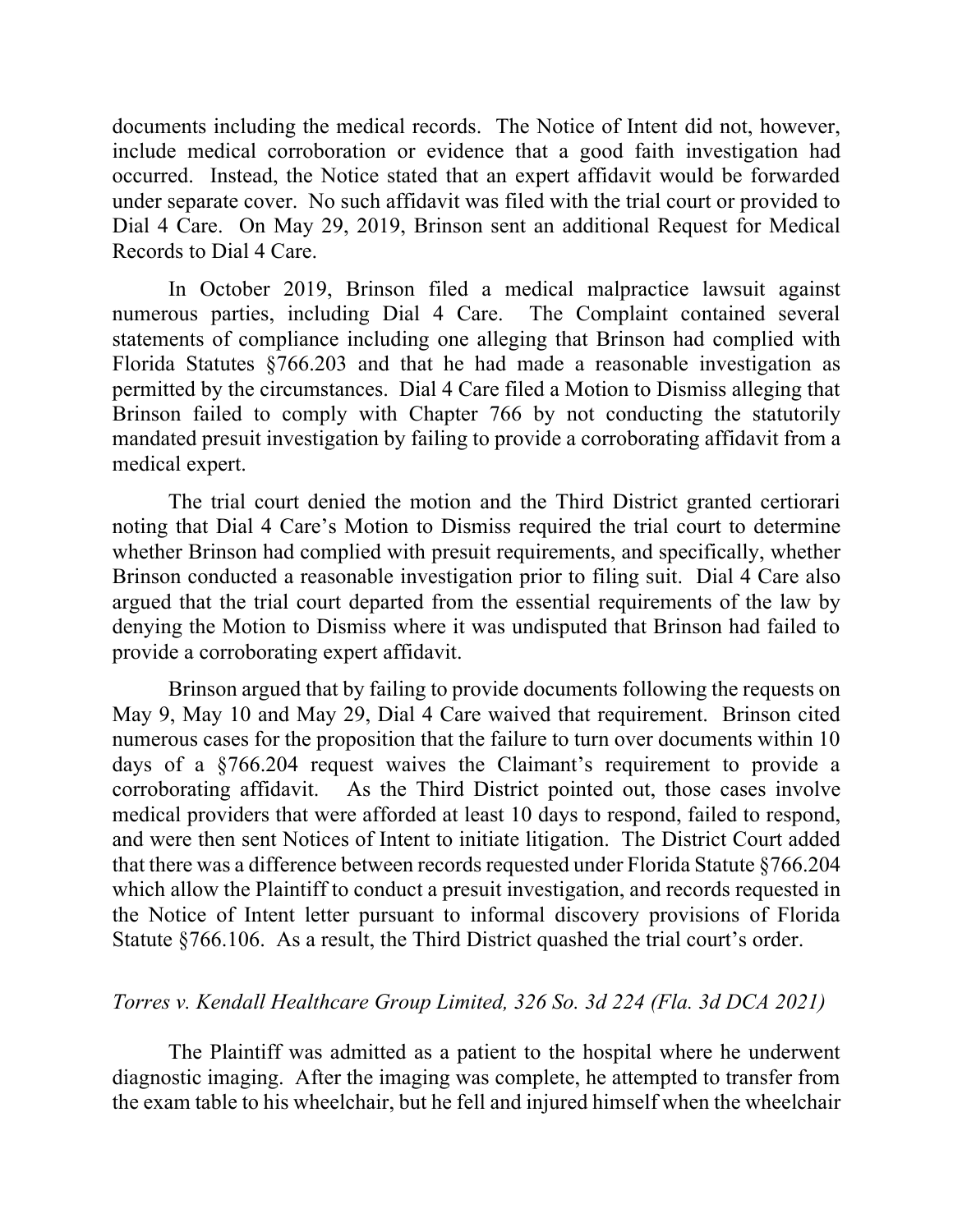rolled away because his attendant failed to properly secure its brakes. The trial court dismissed the action finding that it was one for medical malpractice rather than ordinary negligence and because Torres failed to bring the action within the statute of limitations and failed to comply with the mandatory pre-suit requirements of Florida Chapter 766. The Third District reversed, finding that the Plaintiff alleged sufficient facts to plead his action as one sounding in ordinary negligence and as such a dismissal with prejudice was unwarranted at this juncture of the proceedings.

## *Rhiner v. Koyama, 327 So. 3d 314 (Fla. 4th DCA 2021)*

While in prison, Rhiner was attacked by other inmates which resulted in lacerations and a fractured jaw. He was brought to a hospital where his lacerations were sutured and stapled. Following the treatment, he was transferred to Lawnwood Regional Medical Center where Koyama performed oral surgery on his fractured jaw.

The Plaintiff filed a Complaint for medical malpractice against multiple Defendants including Lawnwood and Koyama. The Plaintiff alleged in his Complaint that he complied with the presuit notice requirements of Florida Statute §766.106. Koyama moved to dismiss the Complaint stating that he had not been served with the presuit notice within the two-year statute of limitations. Rhiner contended that he served the presuit notice on Lawnwood and argued that such service imputed notice to Koyama. Rhiner attached several exhibits to his response. One exhibit contained certified mail receipts which appeared to demonstrate that two presuit notices were mailed to Lawnwood's address; one directed to the hospital, and one directed to Koyama. Another exhibit depicted a completed authorization for release form that was directed to Koyama and listed his correct address.

At the hearing on the Motion to Dismiss, during which no evidence was taken, Koyama argued that the Complaint must be dismissed arguing that the presuit notice to Lawnwood did not impute notice to him because a legal relationship between the two did not exist. Specifically, Koyama asserted that he was not Lawnwood's employee but had merely been granted privileges at the hospital. Second, Koyama argued that the exhibits attached to Rhiner's response demonstrated that the pre-suit notice was not accompanied by the authorization for release of medical records and therefore the presuit notice must be deemed void. The trial court agreed with both arguments and dismissed the Complaint against Koyama with prejudice.

The Fourth District reversed noting that the trial court went beyond the four corners of the Complaint and made factual findings based upon assertions and exhibits attached to Rhiner's response. The factual question of whether a legal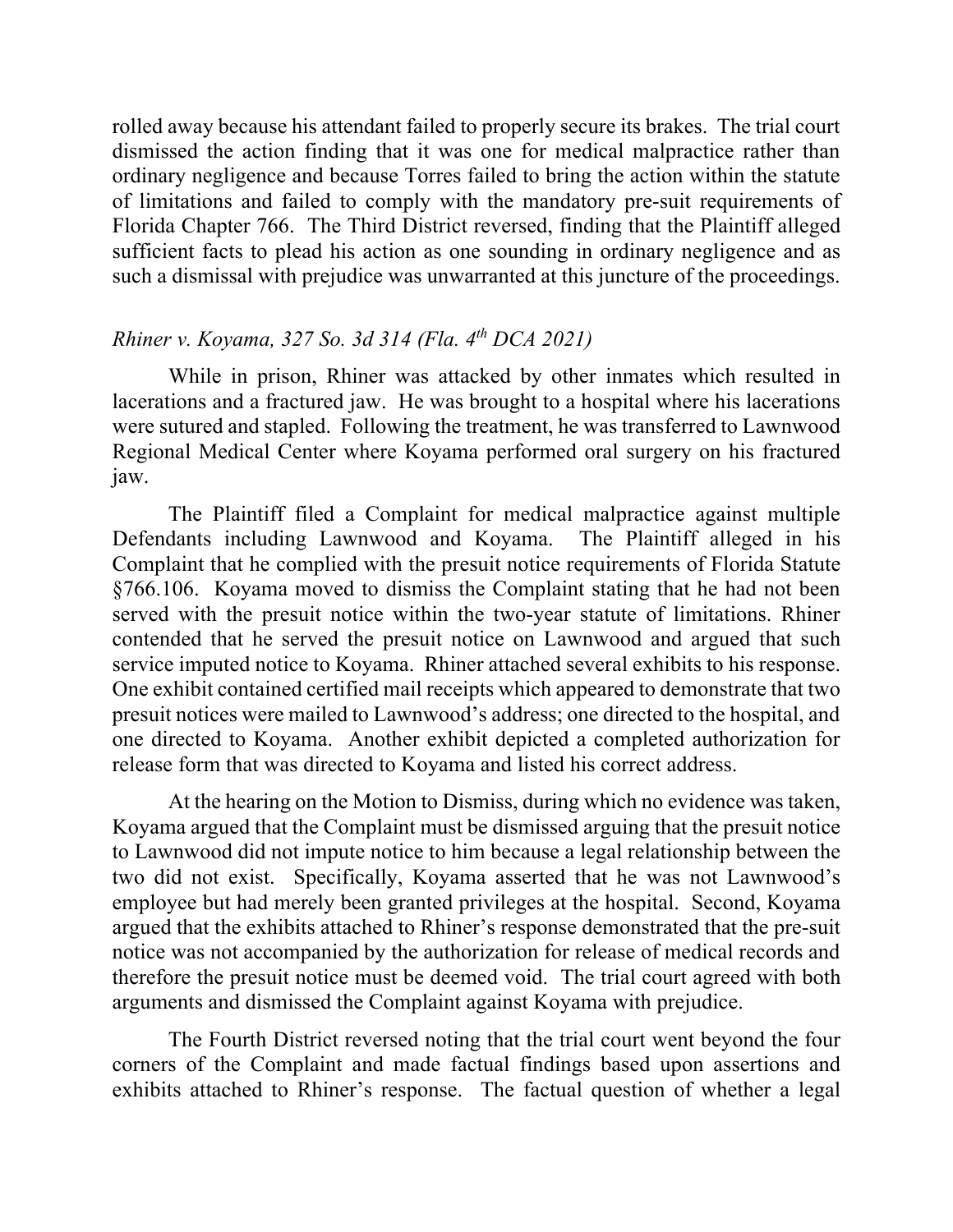relationship existed between Koyama and the hospital and whether the pre-suit notice accompanied the authorization for release of medical records were matters beyond the four corners of the Complaint which required submission of evidence.

### *Lifestream Behavioral Center v. Allerton, 327 So. 3d 914 (Fla. 5th DCA 2021)*

The Plaintiff alleged that a man suffering from mental illness was admitted to the Defendant's facility and that during the admission he was a suicide risk and should have been under constant visual observation to ensure that he did not commit suicide. The Estate sued the facility alleging that the decedent wrongfully died as a direct and proximate result of the facility's negligence. The facility moved to dismiss the Complaint, alleging that the suit actually sounded in medical malpractice because the observation and evaluation at issue involved medical diagnosis, treatment, and care. As a result, the Estate's failure to comply with presuit requirements should have resulted in dismissal. The Appellate Court refused to grant certiorari and it agreed with the trial court that the Estate's Complaint sounded in general negligence rather than medical malpractice. It then helpfully noted that any doubt as to whether a claim is for ordinary negligence or medical malpractice should generally be resolved in favor of the Claimant.

# *University of Florida Board of Trustees v. Carmody, 331 So. 3d 236 (Fla. 1st DCA 2021)*

The Plaintiff sued a Nurse Practitioner and her employer. The Defendant sought certiorari review arguing that the Plaintiff failed to comply with the pre-suit medical expert corroboration requirement and argued that the trial court should have dismissed this claim because the Plaintiff's medical doctor expert was unqualified to address the standard of care applicable to a Certified Nurse Practitioner who rendered the care. The First District concluded that because the Plaintiff submitted an affidavit and followed the statutory presuit process, certiorari to examine the qualifications of the expert was improper following the Supreme Court's decision in *Williams v. Oken*, 62 So. 3d 1129 (Fla. 2011). The First District recognized that its decision conflicted with cases in the Second District and Fifth District and certified conflict.